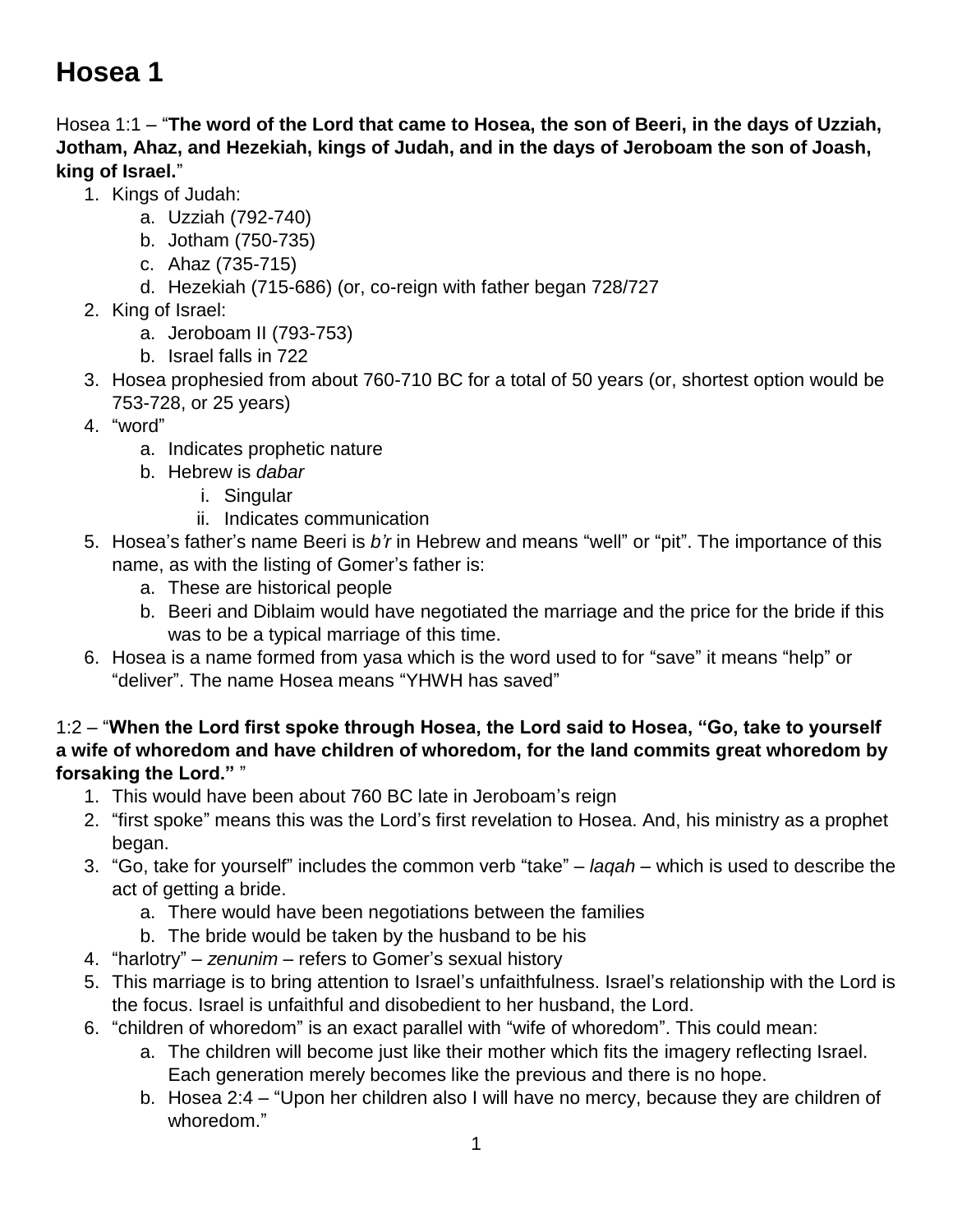- c. This seems to be the meaning, the children would become like their mother (unfaithful) instead of saying the children were born from another man.
- d. Several options are possible:
	- i. All Hosea's children
	- ii. All (not Jezreel) were children of other men
	- iii. Jezreel was Hosea's; the other two were not
	- iv. The details are not known and are not provided because the emphasis is on the names the Lord gave Hosea to use in naming the children. The focus is the prophetic message.

### 1:3 –"**So he went and took Gomer, the daughter of Diblaim, and she conceived and bore him a son**."

- 1. The birth of this first child, a boy, named Jezreel would have been around 759 BC.
- 2. "bore him a son"
	- a. This indicates Hosea was the father of Jezreel
	- b. This information is not included in the next two children which means:
		- i. It is assumed they were also Hosea's children and the written record is merely condensed and does not include this detail.
		- ii. That the  $2^{nd}$  and  $3^{rd}$  children were not Hosea's, but another man's children

#### 1:4 – "**And the Lord said to him, "Call his name Jezreel, for in just a little while I will punish the house of Jehu for the blood of Jezreel, and I will put an end to the kingdom of the house of Israel."** "

| 6485 [e]<br>ū · pā · qad · tî<br>וּפַּקַדְתִּי<br>and I will avenge in a little [while] | 4592 [e]<br>mə·'at,<br>מעַט   | 5750 [e]<br>'ō·wd<br>עוד       | 3157 [e]<br>3588 [e]<br>kî-<br>yiz·rə·'el;<br>כֵי־<br>יורעאל:<br>for   | 8034 [e]<br>$\sin \theta$<br>שמו<br>Jezreel his name | 7121 [e]<br>qə∙rā<br>קְרָא<br>Call   | 413 [e]<br>'ê·lāw,<br>אַלְיו<br>to him | 3068 [e]<br>Yah weh<br>יְהוָהֹ<br>Yahweh |                                     | way · yō · mer<br>4 וַיָּאמֶר<br>And said | 559 [e]               |
|-----------------------------------------------------------------------------------------|-------------------------------|--------------------------------|------------------------------------------------------------------------|------------------------------------------------------|--------------------------------------|----------------------------------------|------------------------------------------|-------------------------------------|-------------------------------------------|-----------------------|
| Conj-w   V-Qal-ConjPerf-1cs                                                             | Adj-ms                        | yet<br>Adv                     | Conj                                                                   |                                                      | N-proper-ms N-msc   3ms V-Qal-Imp-ms |                                        | Prep   3ms N-proper-ms                   |                                     | Conj-w   V-Qal-ConsecImperf-3ms           |                       |
| 3478 [e]<br>yiś·rā·'êl.                                                                 | 1004 [e]<br>bêt               | 4468 [e]<br>mam·lə·kūt         | 7673 [e]<br>wə·hiš·bat·tî.                                             |                                                      | 3058 [e]<br>yê hū,                   | $1004$ $[el]$<br>bêt                   | 5921 [e]<br>ʻal-                         | 3157 [e]<br>yiz·re·'el              | 1818 [e]<br>də∙mê                         | 853 [e]<br>'et-       |
| יִשְׂרַאֵל:<br>of Israel<br>N-proper-ms                                                 | בֵית<br>of the house<br>N-msc | ממלכות<br>the kingdom<br>N-fsc | וְהָשָׁבַּתִּי<br>and bring to an end<br>Conj-w   V-Hifil-ConjPerf-1cs |                                                      | יהוא<br>of Jehu<br>N-proper-ms       | בֵית<br>the house<br>N-msc             | עַל־<br>on<br>Prep                       | יזרעאל<br>of Jezreel<br>N-proper-fs | דְמֵי<br>the bloodshed                    | אָת־<br>N-mpc DirObjM |

- 1. Jehu's dynasty Jeroboam II was the 4th generation of the Jehu dynasty:
	- a. 1st generation **Jehu** 28 years
	- b. 2 nd generation **Jehoahaz** 17 years
	- c. 3 rd generation **Jehoash** 16 years
	- d. 4 th generation **Jeroboam II**  41 years
	- e. end **Zechariah** ½ year or six months
- 2. "Jezreel"
	- a. Means "God sows" and is the name of the fertile valley, Jezreel Valley and a city of Omri where Ahab had a palace.
	- b. Hosea may be using a reference to "sowing" to point out the principle of sowing and reaping your actions. This is seen in: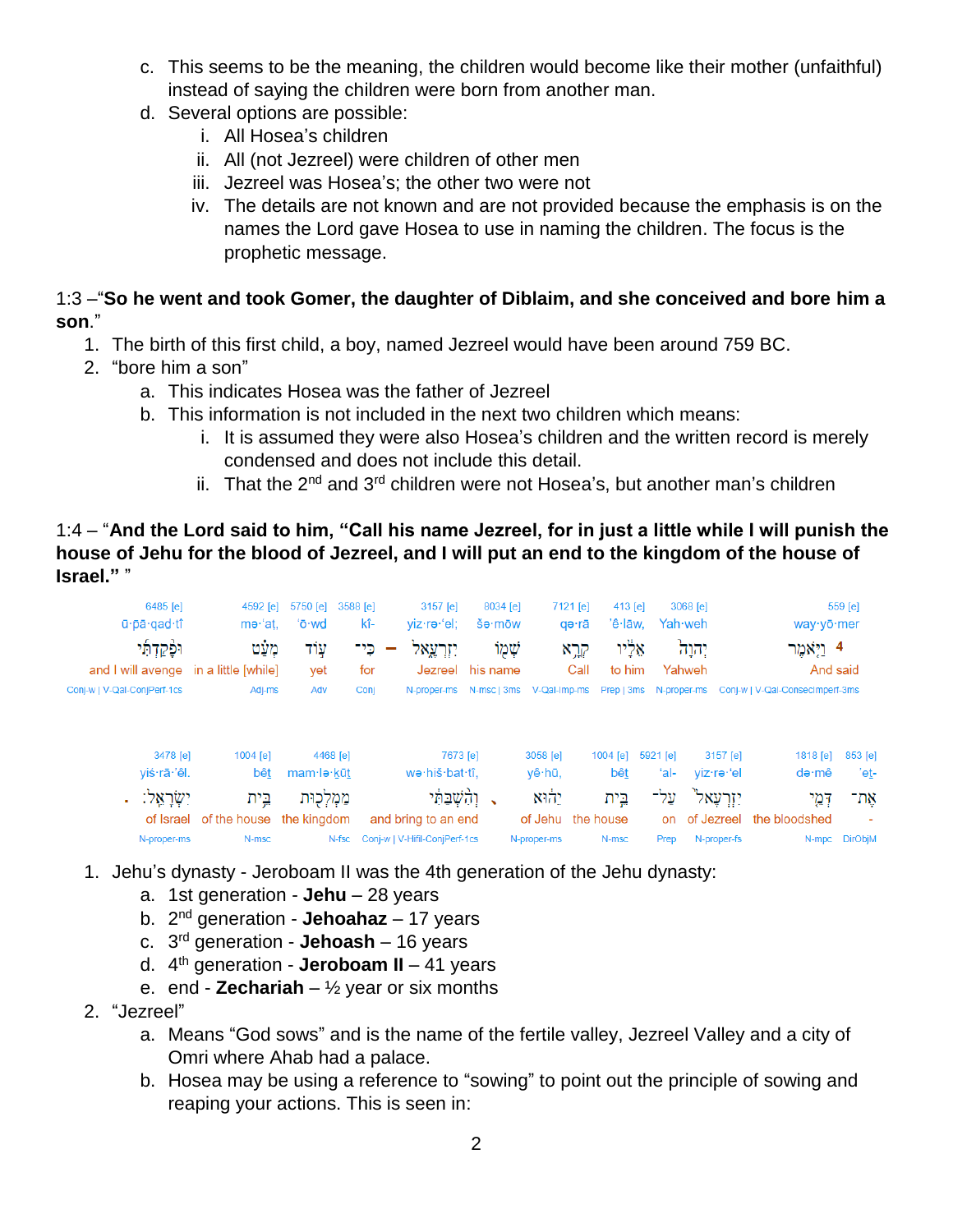- i. Hosea 8:7 where they sow the wind, but reap the whirlwind
- ii. Hosea 10:12 the people of Israel are encouraged to sow righteousness and reap steadfast love.
- c. "Jezreel" is grammatically and phonetically similar to the word "Israel" which makes a connection in the way it is read and the way it sounds.
- 3. "bring" or "punish" or "avenge" is the Hebrew phrase *paqad 'al* and literally means "visit" or "inspect"
	- a. Exodus 34:7 has the same word *poqed* /paw-kad/ meaning "to attend to", "visit", "muster" "appoint"

| 5352 [e]                     | 3808 [e]                |                           | 5352 [e]               |                          | 2403 [e]       |                                              | 6588 [e]<br>5771 [e] | 5375 [e]             |                          | 505 [e]                          | 2617 [e]                  | 5341 [e]              |
|------------------------------|-------------------------|---------------------------|------------------------|--------------------------|----------------|----------------------------------------------|----------------------|----------------------|--------------------------|----------------------------------|---------------------------|-----------------------|
| yə·naq·qeh,                  | lō                      |                           | wə·naq·qêh             |                          | we hat tā 'āh; |                                              | wā·pe·ša'<br>'ā∙wōn  | nō∙śê                |                          | lā 'ă lā pîm, he sed             |                           | nō∙sêr                |
| יִנַּקֶּה                    | לא                      |                           | וְנַקֵּה               | $\overline{\phantom{0}}$ | וְחַטָּאֶה     |                                              | עָוֹן<br>וֶפֶּשַׁע   | בשא                  | $\overline{\phantom{a}}$ | לַאַלַפִּים                      | <u>ئز</u> ۇب <sub>ر</sub> | 7 נֹצֵר               |
| by means                     | no                      | and clearing [the guilty] |                        |                          | and sin        | and transgression                            | iniguity             | forgiving            |                          | for thousands                    | mercy                     | keeping               |
| V-Piel-Imperf-3ms Adv-NegPrt |                         |                           | Conj-w   V-Piel-InfAbs |                          | Conj-w   N-fs  | Conj-w   N-ms                                | $N-cs$               | V-Qal-Prtcpl-ms      |                          | Prep-I, Art   Number-mp          | N-ms                      | V-Qal-Prtcpl-ms       |
|                              | 7256 [e]<br>rib bê 'îm. | 5921 [e]<br>wə·'al-       | 8029 [e]<br>šil·lê·šîm | 5921 [e]<br>'al-         |                | 1121 $[e]$<br>1121 $[e]$<br>bā·nîm.<br>bə∙nê | 5921 [e]<br>we·'al-  | 1121 $[e]$<br>bā∙nîm | 5921 [e]<br>'al-         | $1$ [e]<br>'ā·bō·wt.             | 5771 [e]<br>'ă·wōn        | 6485 [e]<br>pō·qêd    |
| л.                           | רִבֶּעֵים:              | וְעַל־                    | שִׁלֵשִׁים             | √ עַל־                   |                | בְּנֵי<br>בנים                               | ןעַל־                | בַּנִים              | על־                      | אבֿות                            | עון                       | פֿקד                  |
| the fourth [generation]      |                         | and                       | the third              | to                       | of the sons    | children                                     | and                  | the sons             |                          | upon of the fathers the iniquity |                           | visiting              |
|                              | N-mp                    | Conj-w   Prep             | N-mp                   | Prep                     |                | N-mp                                         | N-mpc Conj-w   Prep  | N-mp                 | Prep                     | N-mp                             |                           | N-csc V-Qal-Prtcpl-ms |

- b. This may indicate punishment for Jehu's murdering of Ahab's house in the Jezreel Valley – 2 Kings 9-10. But, this was supported by
- c. Or, more likely, Jezreel Valley is the place where kingdoms and dynasties are overthrown
- 4. "blood of Jezreel" shed by the house of Jehu most likely refers to corrupt activities since the day Jehu took over

## 1:5 – "**"And on that day I will break the bow of Israel in the Valley of Jezreel."** "

- 1. This verse takes the prophecy of the fall of the dynasty of Jehu to also refer to the fall of the entire nation of Israel in a "Valley of Jezreel" like event.
- 2. "break the bow" is a clear reference to military defeat.
- 3. This was fulfilled in:
	- a. 733 when Tiglath-pileser took the Jezreel Valley and the surrounding area
	- b. 722 when Shalmaneser V had laid siege on Samaria for 3 years and it finally fell to his brother Sargon (both were sons of Tiglath-pileser)

## 1:6 – "**She conceived again and bore a daughter. And the Lord said to him, "Call her name No Mercy, for I will no more have mercy on the house of Israel, to forgive them at all."**"

1. The birth of this second child, a girl, named No Mercy would have been around 757-756 BC 2. …

## 1:7 – "**"But I will have mercy on the house of Judah, and I will save them by the Lord their God. I will not save them by bow or by sword or by war or by horses or by horsemen."** "

## 1:8 – "**When she had weaned No Mercy, she conceived and bore a son**."

1. The birth of this third child, another boy, named Not My People would have been around 755- 754 BC.